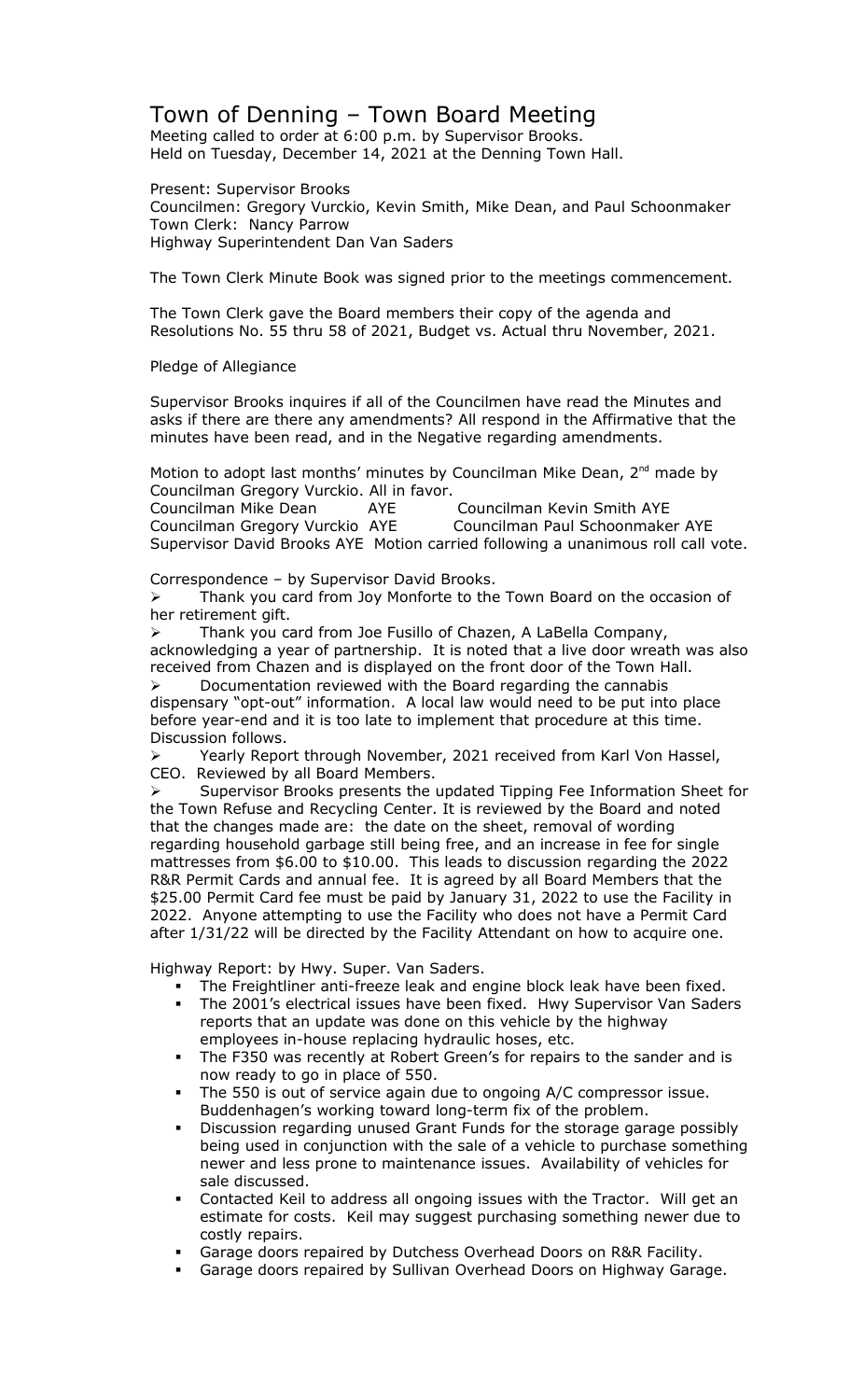- Estimate received of \$2,100 to replace two door panels on Highway Garage. Twenty-one (21) days until panels are received after order and then can be installed. Discussion follows.
- Highway Supervisor Van Sanders is questioned regarding a missing receipt from Trading Post in the Highway 12-184 voucher submitted. He states the receipt is missing and if it turns up he will submit it for attachment to voucher. Trading Post could not provide duplicate copy at this time. He confirms that the purchase was for numerous fittings for in-house repair of 2001 truck.
- Highway Employee John West has resigned and his last day is December 31, 2021.
- Discussion regarding other employees who are approaching retirement in the next two years and plans to cover Sundown needs discussed.

Planning Board Report - by Liaison Councilman Kevin Smith

- Mike Ziman, builder, appeared before the Planning Board with proposal regarding Rudolph Farm small resort. 50 room-structure for clients with a separate building for food service, staff and health and wellness center. Supervisor Brooks advised that he did speak with Mr. Ziman the afternoon of 12/14/21. Mr. Ziman reported to the Supervisor that perc testing came back satisfactory. Supervisor briefly discussed with Mr. Ziman that the property is in a provincial district and what that could possibly entail regarding zoning. Mr. Ziman reported he will be at the Planning Board Meeting on 12/16/21. Town Board discussion regarding R&R impact and road usage impact of such a resort follows. Supervisor Brooks reports that he has not touched base with Joe Sibiga Planning Board Chairman on this subject yet. Mr. Ziman has been advised that his project will probably not be very popular with adjoining property owners and other residents. Discussion followed.
- Mike Dean submitted two Notifications of Logging Operations one at 21 Straus Lane, 43.3.1-9 for Frost Valley YMCA, and one at 2849 Denning Road, 42.-2-42.100 for Peter Kellogg.

Highway Pre-Pay Vouchers presented by Hwy. Super. Van Saders. (See Warrant #12 Pre-Pay, vouchers #38 - 43) Health Care Reimbursement Account DA90608 \$5,000.00 MVP Health Care, Inc. DA90608 \$10,587.74 Trust & Agency Account – FICA DA90308 \$38.25 Trust & Agency Account – FICA DA90308 \$787.82 Trust & Agency Account – FICA DA90308 \$942.31 Trust & Agency Account – FICA DA90308 \$573.75

Highway Vouchers presented by Hwy. Super. Van Saders. (See Warrant #12, vouchers #175- 192) All Gas & Welding DA51304 \$112.39 American Rock Salt Company LLC DA51424 \$2,045.78, \$4,010.26 Arkel Motors DA51304 \$1,529.31 Bottini Fuel Corporation DA51104 \$2,235.83 Capital One Trade Credit DA51304 \$194.98 Chemung Supply Corp DA51304 \$3,549.96 FleetPride DA51304 \$351.23 Liberty Trading Post DA51304 \$215.57 North East Parts Group DA51304 \$1,577.87 Prestige Towing and Recovery, Inc. DA51340 \$350.00, \$450.00 Robert Green Auto & Truck, Inc. DA51304 \$2,379.32 Sarjo Industries DA51304 \$182.58 Strictly Fords Inc. DA51304 \$2,275.58 Tractor Supply Credit Plan DA51304 \$24.98 Truck Pro DA51304 \$4,545.19

General Pre-Pay Vouchers presented by Supervisor Brooks. (See Warrant #12 Pre-pay, vouchers #83 - 90) Central Hudson A5132.4 \$358.62 Central Hudson A8160.4 \$43.17 HealthCare Reimbursement Account A9060.8 \$5,000.00 MVP Health Care Inc. A9060.8 \$11,324.94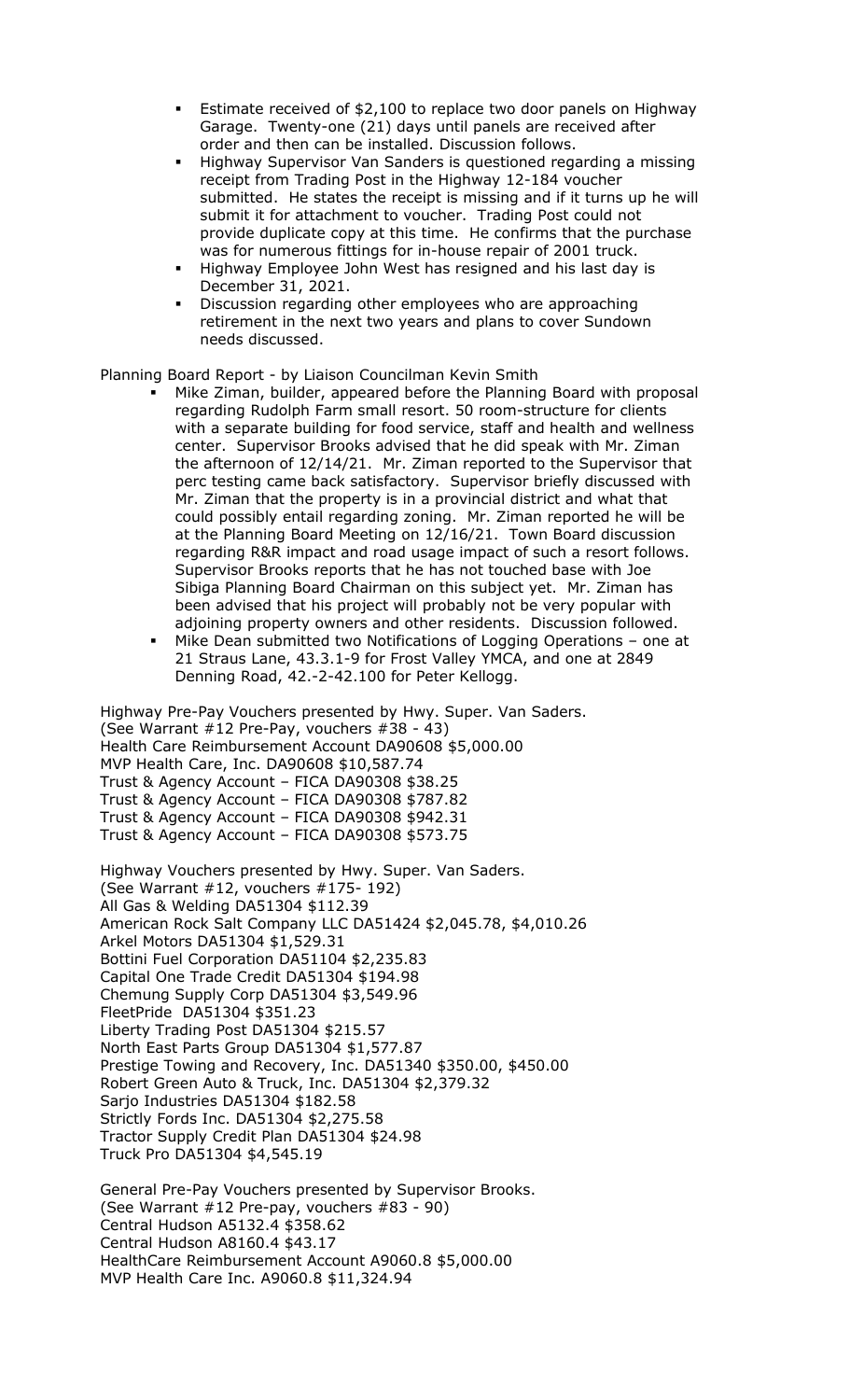Time Warner Cable A5132.4 \$142.66 Time Warner Cable A1620.4 \$184.14 Trust & Agency Account – FICA A9030.8 \$735.23 Trust & Agency Account – FICA A9030.8 \$263.23 Trust & Agency Account – FICA A9030.8 \$344.25

General Vouchers, presented by Supervisor Brooks. (See Warrant #12, vouchers 162 - 180) Cindy Mickelson-Reimbursement A1220.4 \$193.99 Dutchess Overhead Doors A8160.4 \$1,483.50 e-Nable Business Solutions A1670.4 \$495.00 Hudson Microimaging, Inc. A1460.4 \$99.00 Karl Von Hassel A3620.4 \$374.00 MVP Select Care Inc. A9060.8 \$30.00 Mike Preis, Inc. A1910.4 \$475.00 Nancy Parrow A1410.4 \$129.98 NY Planning Federation A8020.4 \$295.00 Office of the State Comptroller A690 \$565.00 Quill Corp. A1620.4 \$21.96 Quill Corp. A3620.4 \$73.33 Quill Corp. A5132.4 \$18.55 Time Warner Cable A5132.4 \$142.66 Sullivan Overhead Doors A5132.4 \$835.00 Thomson-Reuters West A5010.4 \$788.00 Teri Lockhart, LLC A1320.4 \$5,200.00 Town of Neversink A7310.4 \$1,600.00 UCRRA A8160.4 \$3,302.56 Postmaster A1620.4 \$160.00 Jonathan Follender, Reimbursement A9060.8 \$311.80

Capital Vouchers, presented by Supervisor Brooks. (See Warrant #12, None)

Resolution No. 55 of 2021 read by Supervisor Brooks. **WHEREAS** New York State General Municipal Law Sections 103 and 104-4 permit the pre-audit function of vouchers, as a form of internal controls in the checking of claims and supporting documentation. And

**WHEREAS** the Sections 118 and 119 of New York State Municipal Law also authorize the auditing authority to approve of Said vouchers. AND

**WHEREAS** the Office of the New York State Comptroller Division of Local Governments and Accountability: Budgets and Finances also approves of this method.

**NOW THEREFORE BE IT RESOLVED** that the Town of Denning Town Board **HEREBY** approves of and authorizes payment of the following Warrants:

Highway Fund Warrant No. 12 Prep Pay Vouchers, No. 38 - 43.

Highway Vouchers Warrant No. 12, Vouchers, No. 175- 192.

General Fund Pre-Pay Warrant No. 12 Vouchers, No. 83 - 90.

General Fund Warrant No. 12 Vouchers, No. 162 - 180.

Capital Fund Sewage Disposal Vouchers Warrant No. 12 – None.

Supervisor Brooks inquires if the Councilman are satisfied with the audit of the vouchers? The Councilmen respond in the Affirmative.

**Whereupon**, the Resolution was put to a vote, and recorded as follows: Motion to adopt and approve by Councilman Kevin Smith, 2<sup>nd</sup> by Councilman Gregory Vurckio. Roll Call Vote: Councilman Mike Dean AYE Councilman Paul Schoonmaker AYE Councilman Kevin Smith AYE Councilman Gregory Vurckio AYE Supervisor David Brooks AYE Motion carried following a unanimous roll call vote.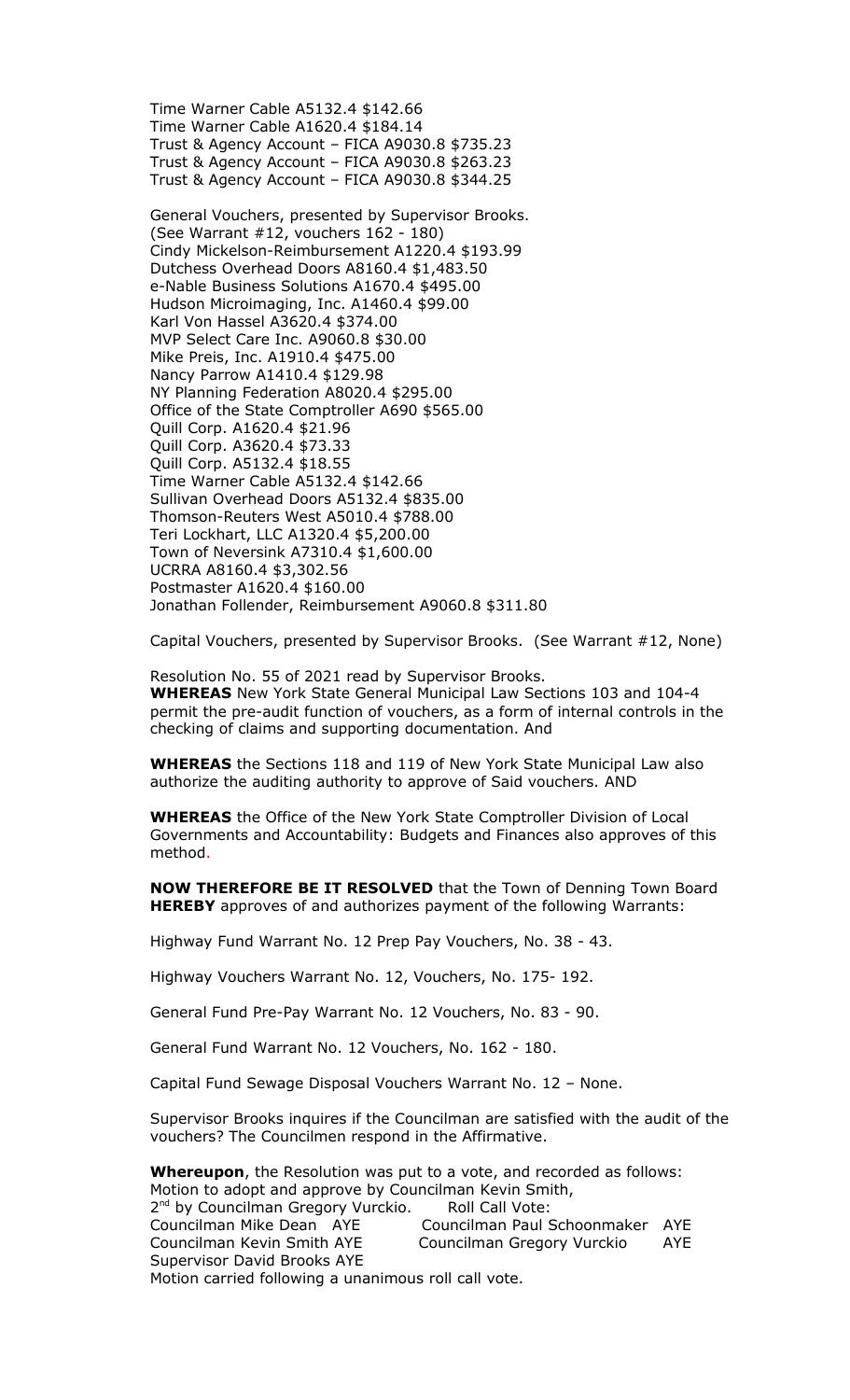Resolution No.56 of 2021 read by Supervisor Brooks.

**WHEREAS** New York State Law §141 and Highway Law 285-a authorizes the Town Board by resolution to transfer surplus monies, contingent appropriations and unexpended fund balances.

**And WHEREAS** the Town of Denning is in need of a budgetary transfer for the 2021 Budget.

**NOW, THEREFORE, BE IT RESOLVED** that the Town of Denning Town Board authorizes the Supervisor to do the following transfers in the Highway Fund: Increase DA5140.4 Brush and Weeds Contractual Expense in the amount of \$640.00 and increase DA9010.8 New York State Retirement System in the amount of \$10,310.00 .

And to decrease DA599 Highway Fund Balance in the amount \$10,950.00.

**Whereupon**, the Resolution was put to a vote, and recorded as follows: Motion to adopt and approve by Councilman Mike Dean, 2<sup>nd</sup> by Councilman Paul Schoonmaker. Roll Call Vote: Councilman Mike Dean AYE Councilman Paul Schoonmaker AYE Councilman Kevin Smith AYE Councilman Gregory Vurckio AYE Supervisor David Brooks AYE Motion carried following a unanimous roll call vote.

Resolution No. 57 of 2021 read by Supervisor Brooks. **WHEREAS** New York State Law §113 authorizes the Town Board by resolution to transfer surplus monies, contingent appropriations and unexpended fund balances.

**And WHEREAS** the Town of Denning is in need of a budgetary transfers for the 2021 Budget.

**NOW, THEREFORE, BE IT RESOLVED** that the Town of Denning Town Board authorizes the Supervisor to do the following transfers in the General Fund, and to increase A1460.4 Records Management Contractual Expense in the amount of \$1,260.00, and to increase A1910.4 Unallocated Insurance in the amount of \$530.00, and to increase A9010.8 New York State Retirement system in the amount of \$3,190.00 and

To decrease A1990.4 Contingency Account in the amount of \$4,980.00.

**Whereupon**, the Resolution was put to a vote, and recorded as follows: Motion to adopt and approve by Councilman Gregory Vurckio, 2<sup>nd</sup> by Councilman Kevin Smith. Roll Call Vote: Councilman Mike Dean AYE Councilman Paul Schoonmaker AYE Councilman Kevin Smith AYE Councilman Gregory Vurckio AYE Supervisor David Brooks AYE Motion carried following a unanimous roll call vote.

Resolution No. 58 of 2021 read by supervisor Brooks.

## **RESOLUTION NO. 58**

## **THE TOWN OF DENNING RESOLUTION IN SUPPORT OF THE LAND ACQUISITION REDUCTION RECOMMENDATIONS IN THE 2020 AUGUST NATIONAL ACADEMIES ("NAS") EXPERT PANEL REPORT**

**WHEREAS**, in August, 2020, the National Academies ("NAS") Expert Panel published its report entitled, *Review of the New York City Watershed Protection Program*, which recommended that expenditures in the land acquisition program be reduced to fund other programs that will lead to more direct improvements to water quality. NAS Report, p.385. NAS recommended that **the City be provided flexibility to implement an optimal variety of programs that would focus watershed management actions on the most valuable lands for water quality protection and that it shift funding and emphasis from acquiring large parcels in the fee-simple and**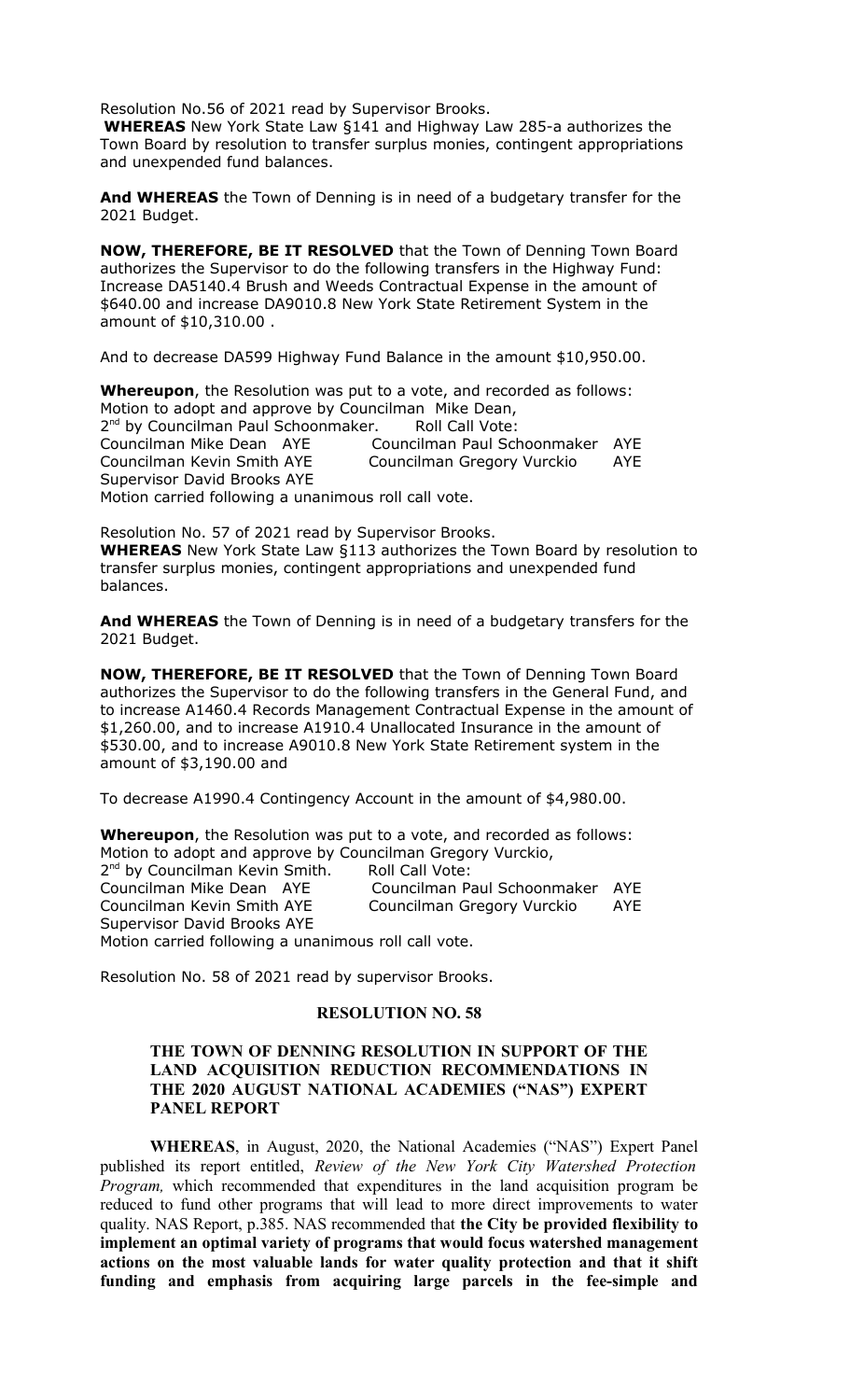**conservation easement programs to the protection of riparian lands on critical areas of tributary streams through programs that provide an opportunity to simultaneously address community needs and watershed protection. Programs which provide a "financial mechanism" to promote community well-being and economic vitality in the watershed while promoting the protection of high potential water quality impact areas were specifically encouraged**. See NAS Report p. 215-216 [discussing the NYC Flood Buyout Program]

**WHEREAS,** the fundamental principle of the 1997 New York City Watershed Memorandum of Agreement (the "**MOA Watershed Objective**") is the following: "[T]he parties recognize that the goals of drinking water protection and economic vitality within the watershed communities are not inconsistent and it is the intention of the parties to enter into a new era of partnership to cooperate in the development and implementation of a watershed protection program that **maintains and enhances** the quality of New York City drinking water supply and **the economic vitality and social character of the watershed communities**"; and

**WHEREAS,** the 1997 New York City Watershed Memorandum of Agreement ("MOA") also defined the MOA Land Acquisition Objectives as follows: "the parties agree that the City's Land Acquisition Program, the City's watershed regulations, and the other programs and conditions contained in this agreement, when implemented in conjunction with one another, **would allow existing development to continue and future growth to occur in a manner that is consistent with the existing community character** and planning goals of each of the watershed communities; and that the City's land acquisition goals **ensure that the availability of developable land in the watershed will remain sufficient to accommodate projected growth** without anticipated adverse effect on water quality **and without substantially changing future population patterns** in the watershed communities" (hereinafter "**Land Acquisition Objectives"**); and

**WHEREAS,** the City's Land Acquisition Program is premised on the principal that surface runoff from impervious surfaces and concentrated human activity poses a contamination threat to the City's water supply. In developing the City Land Acquisition Program, the parties were concerned that the vast amount of open space within the West of Hudson Watershed created the potential for new significant adverse development in an unfiltered watershed. The City's Land Acquisition Program was a tool to prevent and control such development; and

**WHEREAS,** in 1997 when the parties executed the MOA, a small percentage of the watershed lands within Greene County were under New York City control. Twenty years later, according to the October 12, 2017 Catskill Watershed Corporation Developable Land Analysis Report *("CWC 2017 Report")*, a significant majority of the watershed land within Greene County are protected from development. Table 1 from the CWC 2017 Report indicated that the average percent of available developable land town wide in Denning was 0.8 %.

| Town    | А.<br>Total Area Protected<br>(Acres) | В.<br>Land | Percent<br>Land<br>Protected | D.<br>Non-<br>Protected<br>Land | Undevelopable<br>Land | Percent<br>Undevelopable | G.<br>Developable<br>Land $(1)$ | Η.                | Acres of Available<br>Developable Land | Percent of<br><b>Total Land</b><br>Area (1) |
|---------|---------------------------------------|------------|------------------------------|---------------------------------|-----------------------|--------------------------|---------------------------------|-------------------|----------------------------------------|---------------------------------------------|
|         |                                       |            |                              |                                 |                       |                          |                                 | $\left( 1\right)$ | (2)                                    |                                             |
| Denning | 64,960                                | 54,646     | 84%                          | 10,314                          | 9,072                 | 88%                      | 1,242                           | 620               | 515                                    | 0.8%                                        |

Notes: (1) Town-wide (2) Watershed only

**WHEREAS,** the 2017 City of New York Filtration Avoidance Determination ("FAD") requires that an application for new Water Supply Permit to succeed the 2010 WSP be filed by June 2022. The City of New York must also develop a new Long-Term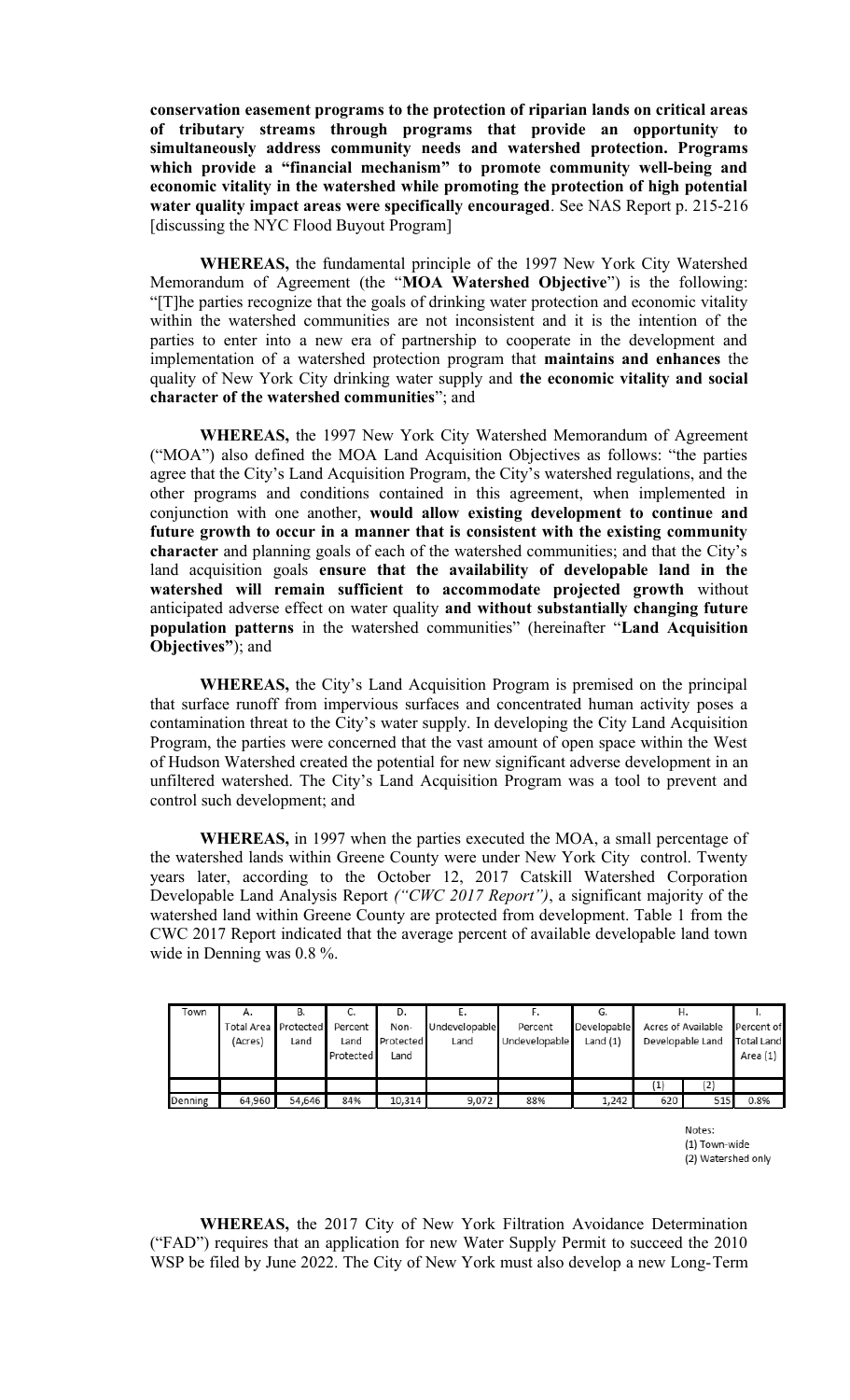Land Acquisition Plan, which will cover the period 2023-2033 and consider the findings and recommendations of the National Academies ("NAS") Expert Panel review; and

**WHEREAS,** with the assistance of the Coalition of Watershed Towns and CWC, Delaware County has developed an Alternative Land Acquisition Program Option (the "Alternative Option") that provides an opportunity for impacted communities to provide robust/enhanced protection of environmentally sensitive lands in a manner that does not rely on one-time payments for fee title acquisitions of large parcels or conservation easements that burden land in perpetuity. The Alternative Option focuses on environmentally sensitive lands (such as riparian or stream buffers) which directly contribute to water quality and provides for a fixed-term annual rental payment to the landowner; a model that has proven to be effective in Delaware County; and

**WHEREAS**, the Alternative Option would allow landowners to retain ownership of their property while receiving periodic payments that reflect the water quality protection value their property provides. The Alternative Option provides a financial mechanism to promote community well-being and economic vitality while promoting water quality, thereby achieving the balance of interests required by the MOA and recommended in the NAS Report. The County envisions an impacted municipality would make a determination and a commitment to participate in the Alternative Option program as a way to provide enhanced protection of sensitive lands in lieu and as a substitute for the continuation of the traditional DEP Land Acquisition Program. The municipal commitment would be for a period of years (e.g., 10 years) during which time, Land Acquisition Program would be suspended within that community; and

**WHEREAS**, DEC recently announced it will make a determination to expand the Stream Corridor Acquisition Program ("SAP") beyond the Schoharie Basin to the entire watershed, that this determination is not subject to review under the State Environmental Quality Review Act ("SEQRA") and does not require due process or a modification to the 2010 Water Supply Permit. According to DEC, homeowners will have the ability to request that SAP acquisitions of individual parcels in excluded hamlet areas and hamlet expansion areas be approved on a case-by-case basis by making direct appeals to the Town/Village Board. This may include both vacant lots and improved lots, both of which are eligible for SAP acquisition under the 2010 Water Supply Permit (although DEC states that the purchase of improved lots is not intended); and

**WHEREAS**, the Town maintains the potential impacts that could result from the continuation and potential expansion of SAP must be reviewed under SEQRA. There has been a significant change in circumstances since the SAP program was first envisioned and implemented under the 2010 Water Supply Permit. This change in circumstances requires the preparation of a supplemental Environmental Impact Statement (EIS) in order to identify and take a "hard look" at the impact this expansion of the land acquisition program would have on the environment and the sustainability of our community; and

**WHEREAS**, fee acquisitions under SAP are subject to Section 82 of the MOA which requires the City to grant to NYSDEC a conservation easement to ensure that such land is "held in perpetuity in an undeveloped state in order to protect the watershed and New York City's drinking water supply." The Conservation Easement required by DEC under Section 82 of the MOA prohibits in perpetuity the following activities on the acquired property:

- "construction of any new … structures normally requiring a building code permit";
- "storage of petroleum ..., hazardous materials"
- "excavating, extraction, grading, or removal of soil, sand and gravel"
- "use of snowmobiles, dune buggies, motorcycles, all-terrain vehicles or other motorized vehicles recreation purposes"
- "the expansion of any existing or construction of any new paved driveways, roads, and parking lots"
- "the commercial, residential or industrial use"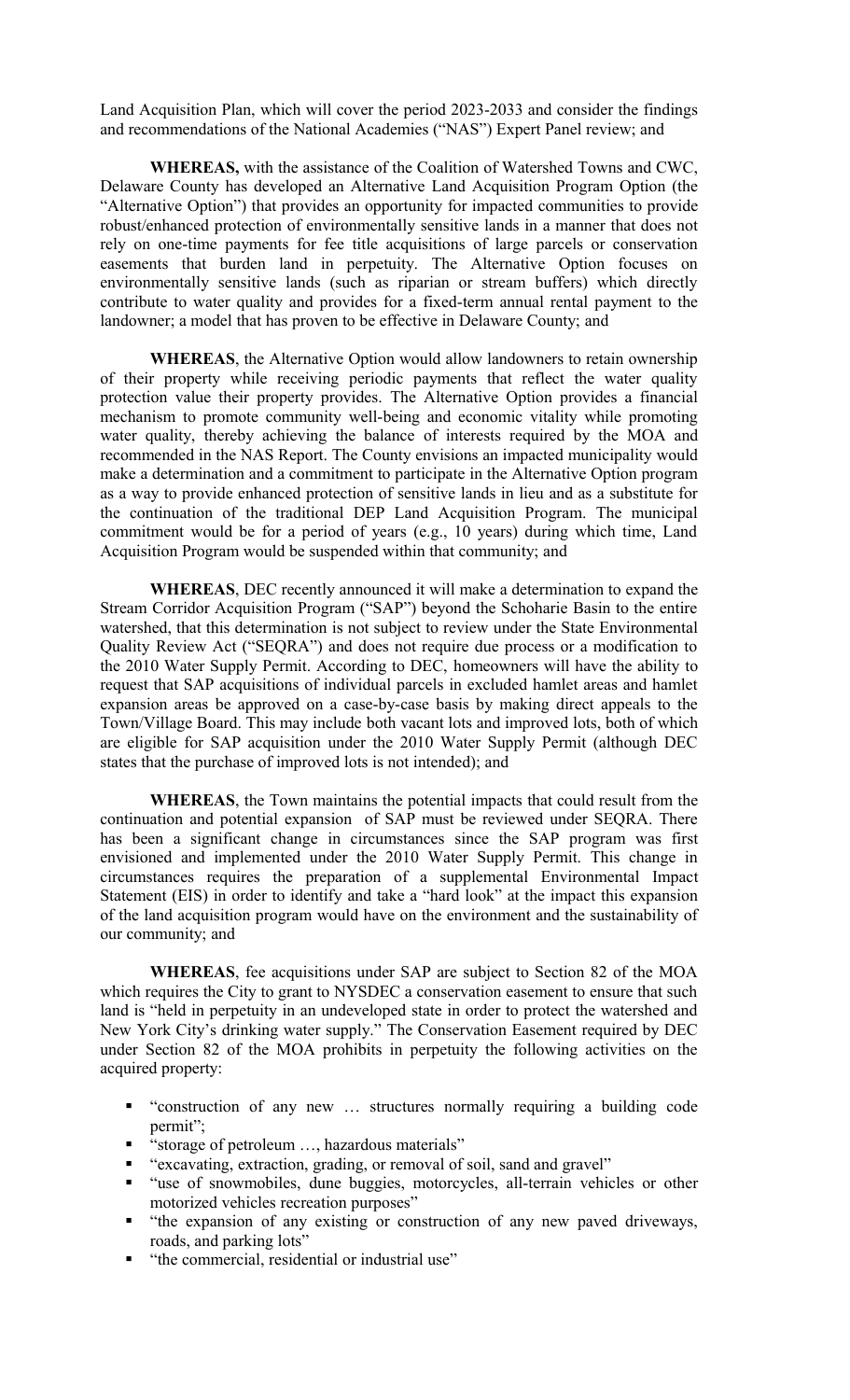- "except in accordance with Article 49 of the ECL, the siting or routing of any facilities required for … the transmission, or distribution of **gas**, **electricity**, **water**, **telephone**, or **cable television services** on, *over* or under the Protected Property"
- "the commercial, residential or industrial use of the Protected Property(ies) in such a manner that: (i) causes the introduction of sediments, … or other pollutants to any watercourse or wetland on the Protected Property(ies) that may adversely effect the quality of such watercourse or wetland; (ii) interferes with or disturbs open space, vegetated areas or steep slopes on the Protected Property(ies); or (iii) is otherwise inconsistent with the purposes of this Easement."

**WHEREAS,** the Town requests that the DEC, the Catskill Center and DEP identify and evaluate the potential adverse impacts on municipal and private functions if the City encumbers large sections of stream buffer/ corridors with restrictive conservation easements in perpetuity. Specific areas of concern include impacts on the following:

- Installation and upgrade of electrical, water, gas, telephone, broadband/cable lines as needed to provide basic utilities
- Maintenance, upgrade, expansion, widening, safety improvements to existing roads and extension of existing roads.
- Installation, expansion, and replacement of communication towers (including the necessary utilities)
- The siting, maintenance, and expansion of stream crossings
- Flood mitigation projects
- Renewable Energy Projects

**WHEREAS,** on October 27, 2021, the Delaware County Board of Supervisor passed Resolution No. 162 entitled: **DELAWARE COUNTY REQUESTS THAT A MORATORIUM ON NEW PURCHASE CONTRACTS FOR FEE TITLE AND DEP CONSERVATION EASEMENTS, BE IMPLIMENTED IN DELAWARE COUNTY PENDING A COMPREHENSIVE REVIEW OF THE LAND ACQUISTION PROGRAM TO IDENTIFY THE NEED FOR THE CONTINUATION OF LAND ACQUISTION, THE BENEFITS OF LAND ACQUISTION, THE IMPACT OF LAND ACQUISTION ON COMMUNITY SUSTAINABILITY AND THE OTHER TOOLS AVAILABLE TO ACHIEVE MOA LAND ACQUISTION OBJECTIVES.** That resolution identifies and describes the "Change in Circumstances" since the SAP was first envisioned in the 2007 FAD. The Town supports Delaware County Resolution No. 162.

**NOW, THEREFORE, BE IT RESOLVED** the Town of Denning Town Board joins in the Delaware County Board of Supervisors petition to DEC, DOH and DEP requesting the following relief:

- (1) The FAD requires application for a WSP to succeed the 2010 WSP is required by June 2022 and that the City develop a new LongTerm Land Acquisition Plan, which will cover the period 2023-2033 and which will consider the findings of the National Academies Expert Panel review. Given the uncertainties created by the change in circumstances, effective January 1, 2022 and extending through completion of the permitting process, the City refrain from entering into new contracts to purchase fee title and/or conservation easements under the Land Acquisition Program within the Town of Denning.
- (2) In developing the Long-term Land Acquisition Plan for the period 2023-2033 and the WSP renewal application due June, 2022, that DEP limit its land and conservation easement acquisition within the Town to WAC Conservation Easements, flood mitigation projects, stream protection/management, the Delaware County Alternative Pilot Land Acquisition Proposal and a voluntary municipally approved SAP Program.

**BE IT FURTHER RESOLVED** that this resolution be sent to New York Governor Kathy Hochul, US Congressman Antonio Delgado, NYS Senator Mike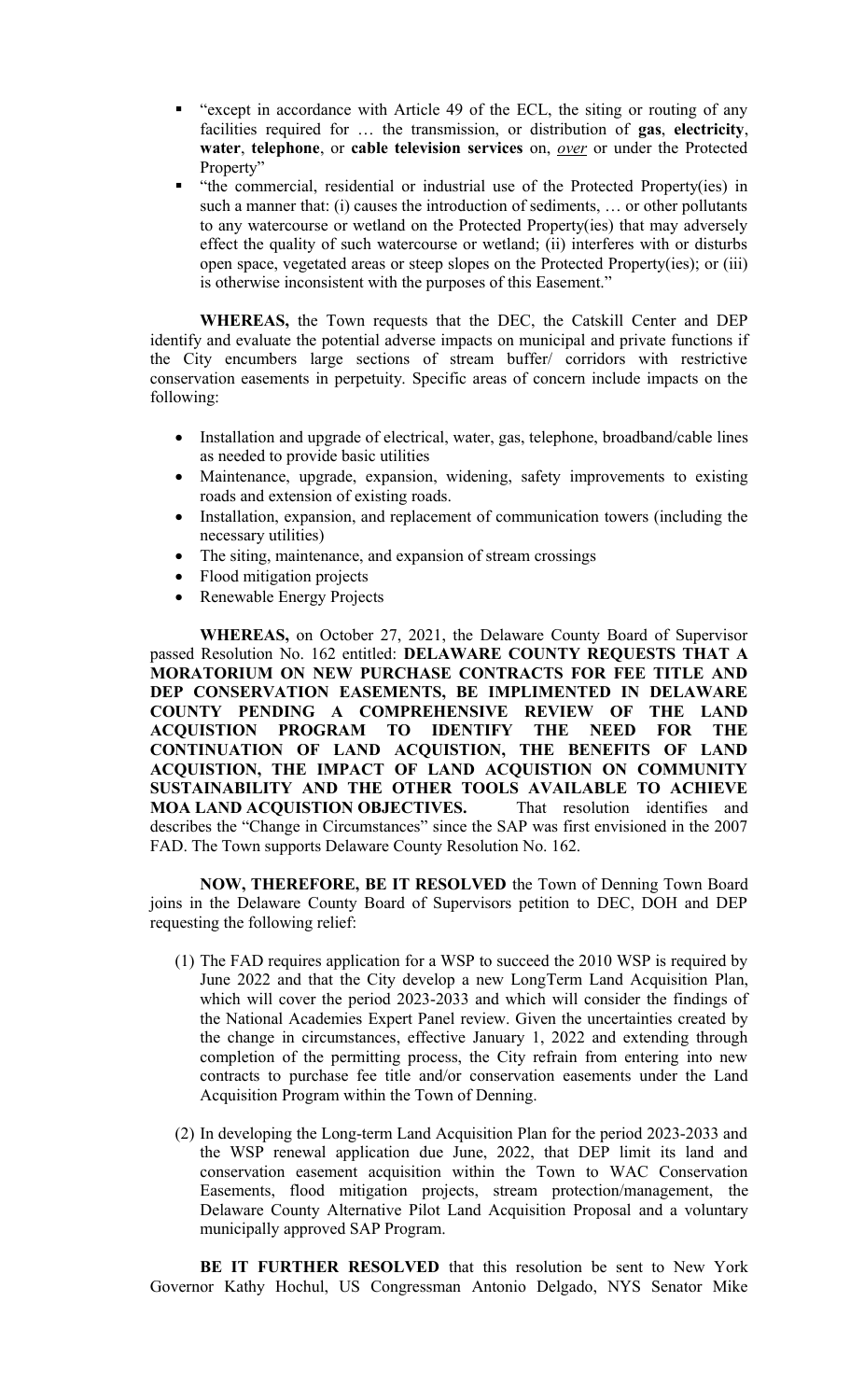Martucci, NYS Assemblymen Brian D. Miller, NYS Assemblymen Chris Tague, NYS Assemblymen Joe Angelino, EPA Region 2 Administrator Lisa Garcia, NYSDEC Commissioner Basil Seggos, NYCDEP Commissioner Vincent Sapienza and NYSDOH Commissioner Mary Bassett.

State of New York County of Ulster

I, Nancy Parrow, Clerk of the Town of Denning, do hereby certify that the above is a true and correct copy of a resolution adopted by the Town Board on the 14th day of December, 2021 and the whole thereof.

**IN WITNESS WHEREOF,** I have hereunto set my hand and affixed the seal of said Town Board at Denning, New York this 14th day of December, 2021.

**Whereupon**, the Resolution was put to a vote, and recorded as follows: Motion to adopt and approve by Councilman Mike Dean,

2<sup>nd</sup> by Councilman Kevin Smith. Roll Call Vote: Councilman Mike Dean AYE Councilman Paul Schoonmaker AYE Councilman Kevin Smith AYE Councilman Gregory Vurckio AYE Supervisor David Brooks AYE Motion carried following a unanimous roll call vote.

Supervisor Comments:

◊Supervisor Brooks informs those present that he received final approval for the Backhoe Grant from DASNY in the amount of \$50,000.00. All paperwork will be finalized and submitted for the Backhoe and Generator Grants.

◊ Supervisor Brooks informs those present that he is resigning the first of the year from the Catskill Advisory Group due to other commitments and issues.

◊ Supervisor Brooks calls for Councilmen Comments:

- Councilman Vurckio informs the Board that the CWT meeting was cancelled. He believes it was because of Covid spike and that they will probably go back to Zoom meetings going forward.
- Councilman Vurckio opens a discussion regarding plowing and paving of dirt roads in Town as there may now be monies available with the new infrastructure bill for paving. Highway Supervisor Van Saders also informed those present that they have designated a sand pile to put minimal salt in to use specifically on the dirt roads. Claire Road was discussed regarding minimal plowing and sanding as single resident on the road will not be in Town as much during the winter months. Discussion follows regarding calculating the estimated mileage of all dirt roads in Town to estimate costs of paving and year-round care, etc. Review information and costs. Another CHIPS check should be received shortly.
- Councilman Schoonmaker informs the Board that Court was cancelled on December 8<sup>th</sup> and rescheduled for December 22<sup>nd</sup>. Councilman Schoonmaker will attend.
- Councilman Dean opens a discussion regarding ARPA funds as the publication Town Topics states that monies can be used for shortfalls and was hoping the shortfall from non-payment from the YMCA would count. Supervisor Brooks advised that it is a good thought, but unfortunately the YMCA monies are a donation, so ARPA funds cannot be used to cover that particular shortfall. Supervisor Brooks announced that the Town did make an ARPA fund payout to the Highway employees, Tammy Beck, Rich Lowe, and Karl Von Hassel. Individual checks were \$1,500.00 with basic taxes taken out. Elected officials cannot receive compensation. ARPA funds in the amount of approximately \$36,000.00 remain. Possibly used for infrastructure. The Barnum Road Bridge was mentioned, or possibly new water wells for Town Buildings, air-purifying system for the Town Hall Boardroom, or starting the paving of dirt roads.
- Councilman Smith informs those present of recent Planning Board matters regarding the Rudolph Farm purchase and ongoing Kobayashi matters. He also mentions that there was a wedding at the Russian Mule – inside with doors closed and no public complaints.